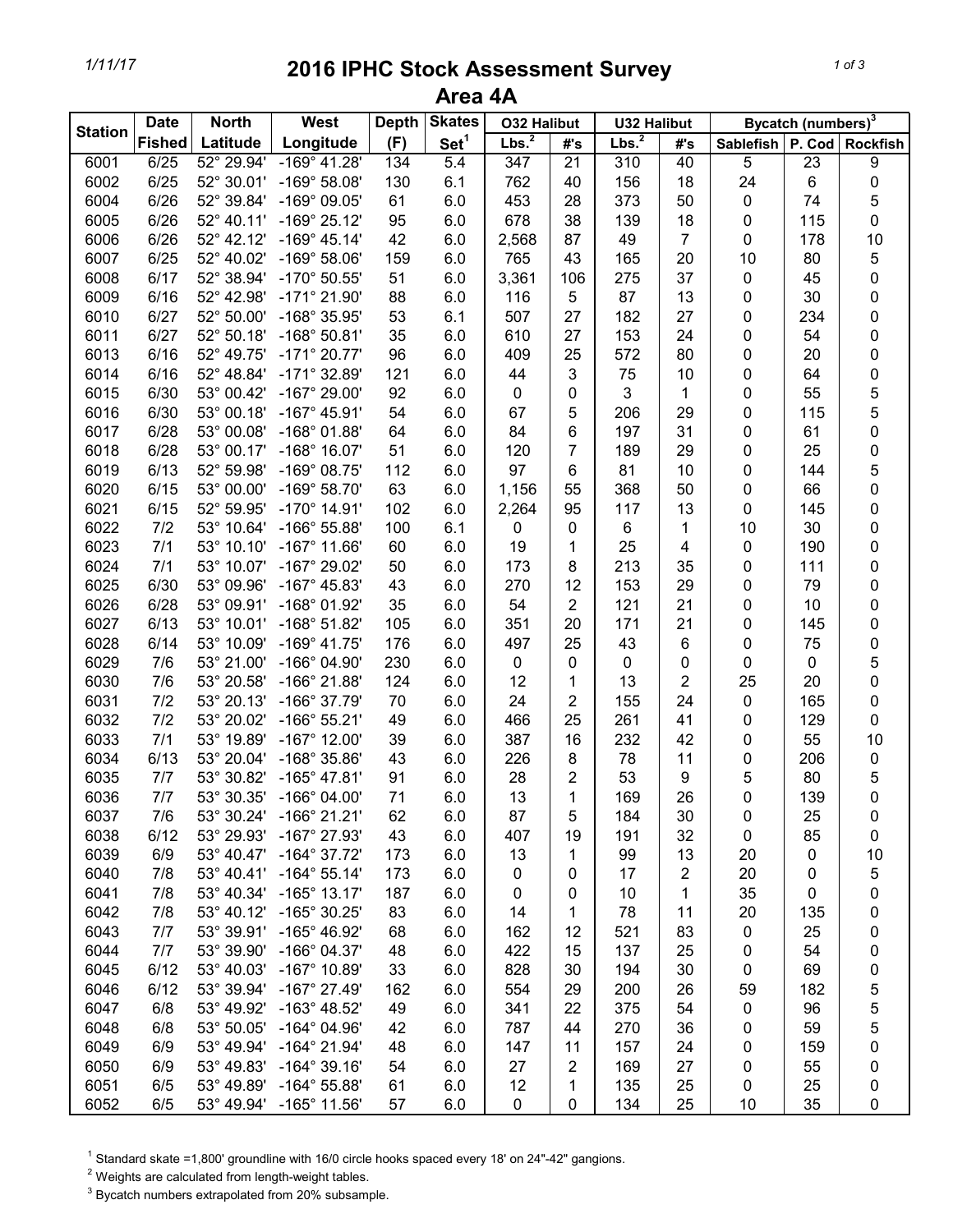## *1/11/17* **2016 IPHC Stock Assessment Survey Area 4A**

| <b>Station</b> | <b>Date</b><br><b>North</b> |            | <b>West</b>           | <b>Depth</b> | <b>Skates</b>    | <b>O32 Halibut</b> |                         | <b>U32 Halibut</b> |                | Bycatch (numbers) <sup>3</sup> |     |                 |
|----------------|-----------------------------|------------|-----------------------|--------------|------------------|--------------------|-------------------------|--------------------|----------------|--------------------------------|-----|-----------------|
|                | <b>Fished</b>               | Latitude   | Longitude             | (F)          | Set <sup>1</sup> | Lbs. <sup>2</sup>  | #'s                     | Lbs. <sup>2</sup>  | #'s            | <b>Sablefish</b>               |     | P. Cod Rockfish |
| 6053           | 6/4                         | 53° 49.97' | $-165^{\circ}$ 28.65' | 48           | 5.9              | 114                | 6                       | 197                | 40             | 0                              | 69  | 0               |
| 6054           | 6/3                         | 53° 49.95' | $-165^{\circ}$ 46.00' | 41           | 5.9              | 23                 | 1                       | 76                 | 19             | 0                              | 25  | $\pmb{0}$       |
| 6055           | 6/3                         | 53° 49.94' | $-166^{\circ}$ 02.40' | 42           | 5.9              | 255                | 13                      | 166                | 31             | 0                              | 24  | 0               |
| 6056           | 6/3                         | 53° 49.99' | -166° 19.69'          | 140          | 6.1              | 434                | 18                      | 44                 | 5              | 0                              | 148 | 0               |
| 6057           | 6/8                         | 53° 59.94' | -164° 05.82'          | 40           | 6.0              | 251                | 14                      | 73                 | 12             | 0                              | 104 | 0               |
| 6058           | 6/7                         | 54° 00.08' | -164° 22.54'          | 56           | 6.0              | $\pmb{0}$          | $\pmb{0}$               | 154                | 30             | 0                              | 205 | 0               |
| 6059           | 6/6                         | 53° 59.98' | -164° 39.99'          | 53           | 6.0              | 147                | 10                      | 299                | 56             | 0                              | 39  | 0               |
| 6060           | 6/6                         | 54° 00.02' | $-164^{\circ} 56.88'$ | 43           | 6.0              | 22                 | 1                       | 82                 | 20             | 0                              | 60  | 0               |
| 6061           | 6/5                         | 54° 00.03' | -165° 11.88'          | 40           | 6.0              | 657                | 22                      | 33                 | 5              | 0                              | 111 | 0               |
| 6062           | 6/4                         | 54° 00.02' | -165° 29.36'          | 39           | 6.0              | 15                 | 1                       | 50                 | 13             | 0                              | 69  | 0               |
| 6063           | 6/4                         | 53° 58.67' | -165° 45.92'          | 48           | 6.0              | 1,389              | 53                      | 211                | 38             | 0                              | 5   | 0               |
| 6064           | 6/7                         | 54° 10.06' | $-164^{\circ}$ 06.69' | 37           | 6.0              | 91                 | 5                       | 204                | 33             | 0                              | 131 | 0               |
| 6065           | 6/7                         | 54° 10.02' | $-164^{\circ}$ 24.91' | 48           | 6.1              | 85                 | 5                       | 153                | 36             | 0                              | 81  | 0               |
| 6066           | 6/6                         | 54° 08.02' | $-164^{\circ}$ 42.08' | 41           | 6.0              | 151                | 4                       | 35                 | 10             | 0                              | 74  | 0               |
| 7001           | 7/9                         | 54° 30.26' | $-165^{\circ}$ 44.02' | 205          | 6.0              | 24                 | $\overline{\mathbf{c}}$ | 86                 | 14             | 0                              | 0   | 0               |
| 7002           | 7/11                        | 54° 30.11' | -166° 19.27'          | 269          | 6.0              | 170                | 9                       | 10                 | 1              | 5                              | 0   | 25              |
| 7003           | 7/11                        | 54° 29.96' | -166° 35.89'          | 264          | 6.1              | 210                | 12                      | 0                  | 0              | 0                              | 0   | 5               |
| 7004           | 7/12                        | 54° 30.14' | -166° 52.83'          | 259          | 5.3              | 110                | 5                       | 0                  | 0              | 9                              | 0   | 9               |
| 7006           | 7/10                        | 54° 39.98' | -165° 26.30'          | 113          | 6.0              | 15                 | 1                       | 18                 | 3              | 0                              | 155 | 0               |
| 7007           | 7/9                         | 54° 39.95' | $-165^{\circ}$ 43.05' | 182          | 6.0              | 68                 | 5                       | 139                | 18             | 0                              | 0   | 0               |
| 7008           | 7/9                         | 54° 40.08' | -166° 00.83'          | 178          | 6.0              | 25                 | 1                       | 41                 | 6              | 0                              | 0   | 0               |
| 7009           | 7/11                        | 54° 40.05' | -166° 17.29'          | 172          | 5.9              | 79                 | 4                       | 0                  | 0              | 0                              | 10  | $\pmb{0}$       |
| 7010           | 7/12                        | 54° 40.01' | -166° 35.49'          | 184          | 6.0              | 109                | 5                       | 47                 | 5              | 0                              | 0   | 5               |
| 7011           | 7/12                        | 54° 39.92' | -166° 52.83'          | 207          | 6.0              | 464                | 23                      | 76                 | 8              | 0                              | 0   | 10              |
| 7012           | 7/15                        | 54° 40.02' | -167° 09.91'          | 247          | 6.0              | 83                 | 4                       | 0                  | 0              | 0                              | 0   | 15              |
| 7013           | 7/10                        | 54° 50.00' | $-165^{\circ}$ 25.14' | 82           | 6.0              | 0                  | 0                       | 29                 | 6              | 0                              | 80  | $\pmb{0}$       |
| 7014           | 7/10                        | 54° 49.97' | $-165^{\circ}$ 42.95' | 84           | 6.0              | 0                  | 0                       | 91                 | 15             | 0                              | 157 | 0               |
| 7015           | 7/16                        | 54° 49.83' | $-166°$ 01.27'        | 85           | 6.0              | 89                 | 6                       | 50                 | 7              | 0                              | 130 | 0               |
| 7016           | 7/16                        | 54° 50.02' | -166° 17.89'          | 89           | 6.0              | 56                 | 3                       | 46                 | 6              | 0                              | 25  | 0               |
| 7017           | 7/16                        | 54° 50.05' | $-166°35.11'$         | 107          | 6.0              | 159                | 8                       | 0                  | 0              | 0                              | 0   | 0               |
| 7018           | 7/15                        | 54° 49.89' | -166° 52.29'          | 144          | 6.0              | 15                 | 1                       | 0                  | 0              | 0                              | 0   | 0               |
| 7019           | 7/15                        | 54° 49.99' | $-167^\circ$ 09.88'   | 192          | 6.0              | 1,850              | 112                     | 238                | 26             | 0                              | 0   | 5               |
| 7021           | 7/17                        | 55° 00.03' | -166° 33.65'          | 79           | 6.0              | 116                | 5                       | 20                 | 2              | 0                              | 40  | 0               |
| 7022           | 7/17                        | 54° 59.98' | $-166°51.64'$         | 83           | 6.0              | 96                 | 5                       | 0                  | 0              | 0                              | 60  | $\mathbf 0$     |
| 7023           | 7/18                        | 55° 00.18' | $-167^\circ$ 09.19'   | 94           | 6.0              | 339                | 17                      | 27                 | 3              | 0                              | 130 | 0               |
| 7024           | 7/18                        | 55° 00.05' | $-167^{\circ}$ 26.88' | 159          | 6.0              | 1,210              | 67                      | 140                | 15             | 15                             | 20  | 0               |
| 7025           | 7/17                        | 55° 10.18' | $-166^{\circ}$ 34.50' | 76           | 6.0              | 0                  | 0                       | 17                 | $\overline{2}$ | 0                              | 85  | 0               |
| 7026           | 7/17                        | 55° 10.02' | $-166^{\circ} 50.95'$ | 78           | 6.0              | 392                | 18                      | 28                 | 3              | 0                              | 150 | 0               |
| 7027           | 7/18                        | 55° 10.11' | $-167^\circ$ 08.57'   | 81           | 6.0              | 179                | 9                       | 24                 | 3              | 0                              | 111 | 0               |
| 7028           | 7/18                        | 55° 09.95' | $-167^{\circ}$ 26.05' | 87           | 6.0              | 314                | 18                      | 130                | 15             | 0                              | 100 | 0               |
| 7029           | 7/19                        | 55° 10.02' | $-167^\circ$ 43.74'   | 164          | 6.0              | 1,223              | 70                      | 108                | 12             | 0                              | 35  | 0               |
| 7030           | 7/19                        | 55° 20.13' | $-167^{\circ}$ 44.30' | 89           | 6.0              | 128                | 6                       | 4                  | 1              | 0                              | 230 | 0               |
| 7031           | 7/19                        | 55° 19.98' | $-168^{\circ}$ 00.49' | 192          | 6.0              | 314                | 19                      | 29                 | 3              | 0                              | 30  | 20              |
| 7032           | 7/20                        | 55° 30.05' | $-168°00.54'$         | 78           | 6.0              | 35                 | 3                       | 37                 | 6              | 0                              | 155 | $\pmb{0}$       |
| 7033           | 7/20                        | 55° 30.17' | $-168^\circ$ 18.68'   | 130          | 6.0              | 152                | 9                       | 18                 | 2              | 0                              | 145 | 0               |
| 7034           | 7/21                        | 55° 40.16' | -168° 37.37'          | 78           | 6.0              | 0                  | 0                       | 49                 | 9              | 0                              | 220 | 0               |
| 7035           | 7/21                        | 55° 49.98' | $-168°36.91'$         | 78           | 6.0              | 42                 | 2                       | 53                 | 8              | 0                              | 104 | 0               |
| 7036           | 7/21                        | 55° 49.95' | $-168°51.67'$         | 146          | 5.9              | 194                | 13                      | 91                 | 10             | 0                              | 74  | 10              |
| 7037           | 8/1                         | 55° 59.95' | $-168°$ 21.13'        | 91           | 6.0              | 134                | 9                       | 70                 | 9              | 0                              | 40  | 0               |
| 7038           | 8/1                         | 56° 00.15' | -168° 33.97'          | 132          | 6.0              | 362                | 17                      | 8                  | 1              | 0                              | 85  | $\pmb{0}$       |

 $1$  Standard skate =1,800' groundline with 16/0 circle hooks spaced every 18' on 24"-42" gangions.

 $2$  Weights are calculated from length-weight tables.

 $3$  Bycatch numbers extrapolated from 20% subsample.